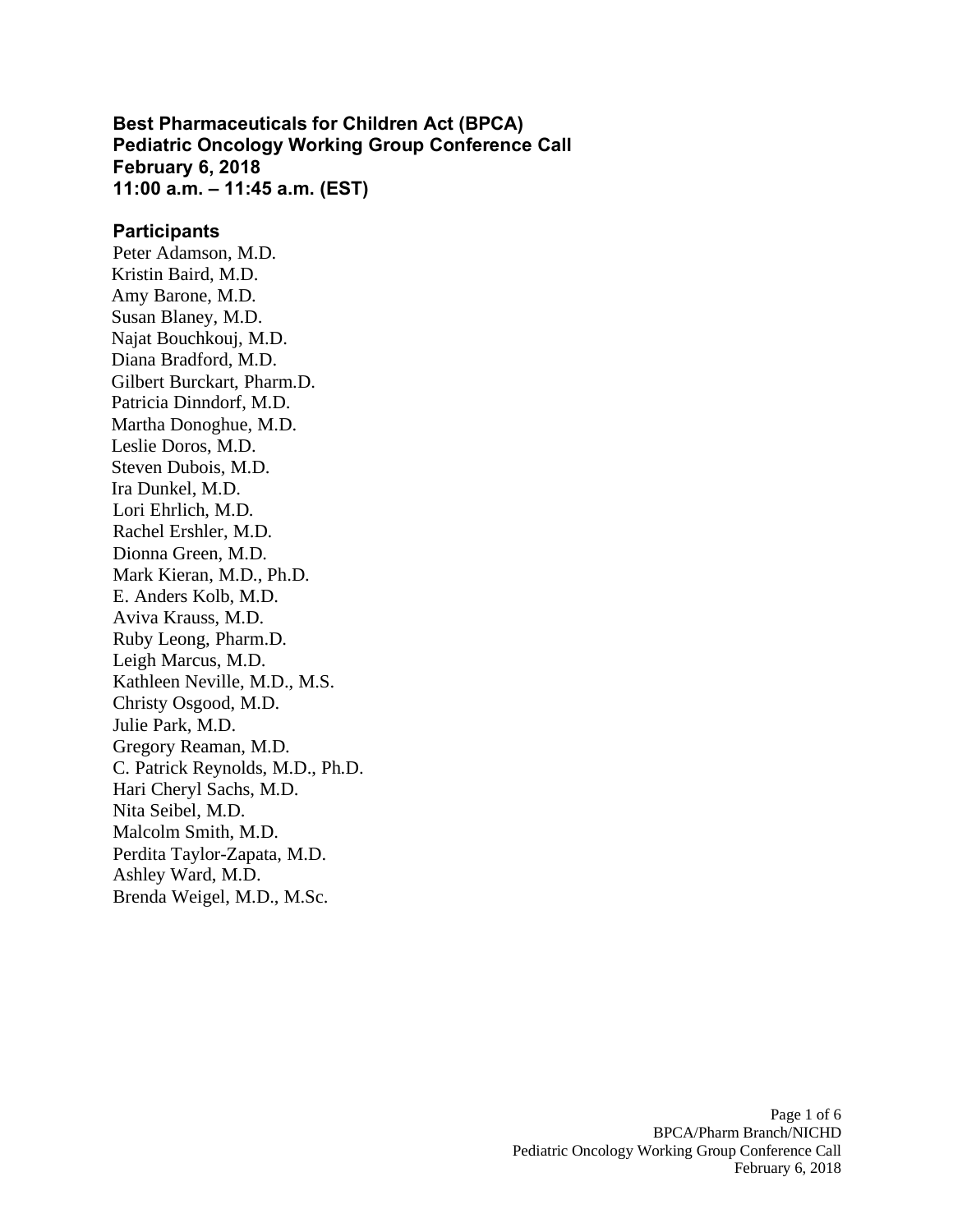#### **Purpose**

This conference call focused on the following topics:

- Review of the Food and Drug Administration Reauthorization Act (FDARA) 2017 changes relevant to the Pediatric Research Equity Act (PREA); implications for pediatric cancer drug development
- Upcoming Workshops and Meetings
	- Friends of Cancer Research Workshop on Molecular Targets in Pediatric Cancer
	- Public Meeting on Development of a List of Molecular Targets Relevant to Pediatric Cancer, April 20, 2018
	- Pediatric Subcommittee of the Oncologic Drugs Advisory Committee (ODAC)/Open Public Meeting on Implementation of FDARA 2017
- Potential Products for WG consideration

#### **Discussion**

Dr. Reaman welcomed call participants, including several FDA Pediatric Oncology Medical Officers.

#### **FDARA 2017/PREA: New Statutory Requirements**

Dr. Reaman began by briefly reviewing key components of the FDARA 2017 that have, or will, impact PREA. He pointed out that previously, PREA statutory directives had no direct effect on pediatric cancer drug development. However, as of August 18, 2020, sponsors with applications for new products—even if developed primarily for adult malignancies, but that address a target —that may have relevance to one or more pediatric cancers—will be required to submit an initial Pediatric Study Plan. This plan will describe the sponsor's process for evaluating the drug in a pediatric population or provide justifications for waiving that requirement. Dr. Reaman provided several examples of such justifications, such as population of patients is too small, disease does not exist in the pediatric population, product does not represent a meaningful improvement over available therapeutic options for children with the disease, or the drug is too toxic and an appropriate drug formulation has not yet been developed.

Dr. Reaman pointed out that these statutory changes are good news; they provide new opportunities for earlier evaluations of novel agents in the pediatric space. However, he also acknowledged some potential unfavorable consequences, including the possibility of having too many agents, particularly agents of the same class, to study in a limited pediatric population. He also emphasized the need to require thoughtful consideration of how these pediatric provisions will be implemented. Dr. Reaman also described those rare situations where a drug is being developed for an adult cancer, and where there may be pediatric patients. Those situations have previously triggered an "orphan exemption." Under FDARA 2017, those exemptions no longer exist. Pediatric investigation now must be included for drugs developed for conditions such as Hodgkin's disease, or for some histology-agnostic indications.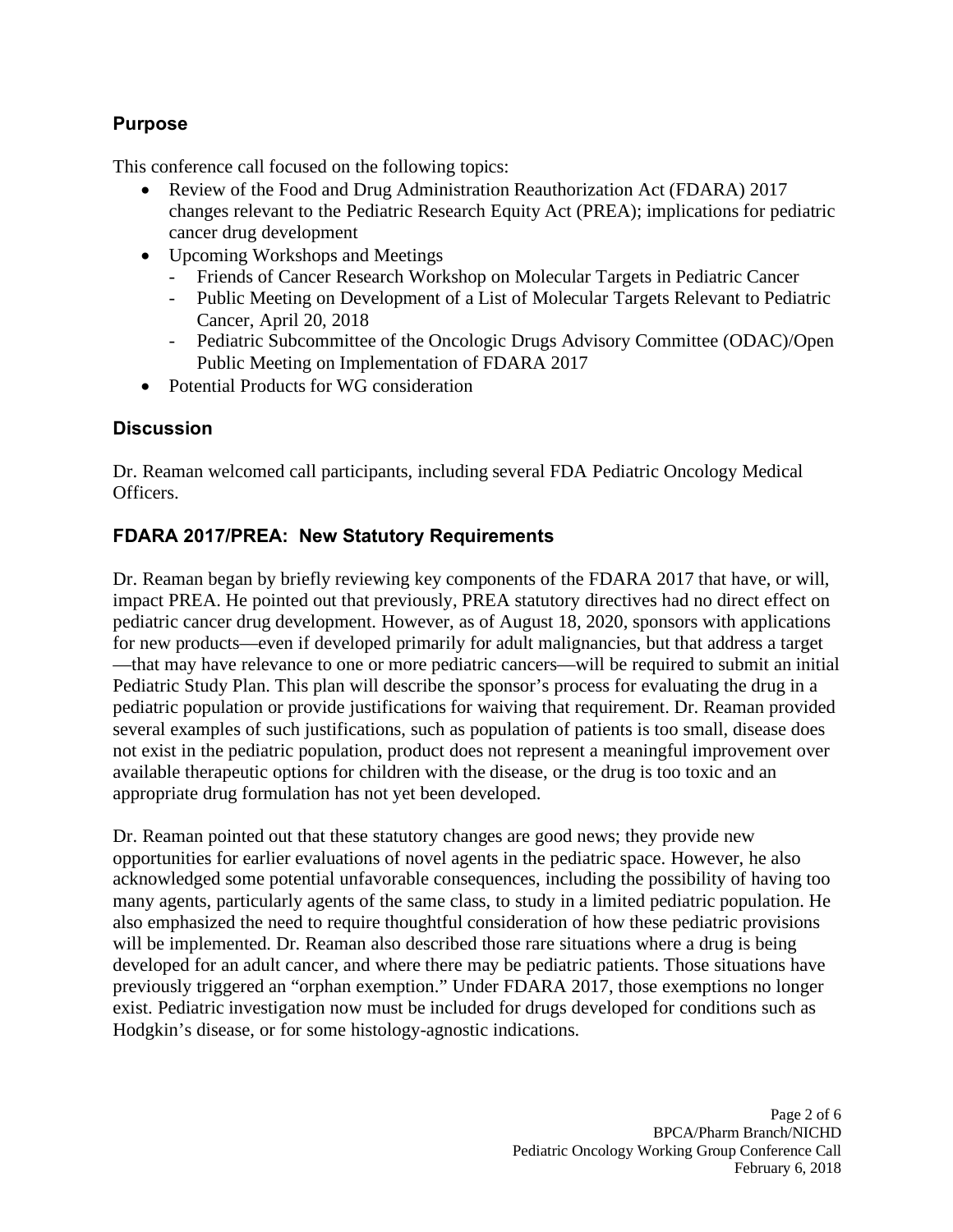Dr. Kieran asked for clarification regarding the stage of drug development during which the pharmaceutical companies will have to prepare and submit this plan.

Dr. Reaman explained that the drug sponsor will be required to submit an initial pediatric study plan within 60 days after the Phase 2 meeting that the drug sponsor has with the Agency. He noted that with implementation of some internal streamlining there may be no EOP2 meeting; the aim is as early as possible. Dr. Reaman also pointed out that the law also includes provisions for life-threatening diseases. He further noted that the sponsor can request and the Agency has to comply with that request, to meet immediately after Phase 1 to discuss the pediatric study plan.

Dr. Kieran also asked for clarification of the process in a situation where a disease does not exist in a pediatric population.

Dr. Reaman explained that now the trigger is a relevant molecular target, not an indication. Unlike in the past, when an indication was a justification for sponsors to request a waiver due to infeasibility of studies, now sponsors will be required to justify why a target to which a drug is directed is not relevant to a pediatric tumor.

Dr. Dubois asked how this change could affect previous products in Phase 1 trials.

Dr. Reaman explained that this change affects only those products whose New Drug Applications (NDAs), or Biologic License Applications (BLAs) are submitted after August 18, 2020. For those products already granted waivers, FDA is continuing to operate within current PREA provisions. Dr. Reaman also noted that the Agency already has had initial meetings with sponsors to alert them to the upcoming changes. Most importantly, although they may submit pediatric study plans and request waivers, it is possible if their application is submitted after August 18, 2020, that the justification for the waiver may disappear and that the sponsor may be required to conduct studies in the pediatric population.

Dr. Reaman also noted that the legislation mandates the Agency to develop a molecular target list. Obviously, the FDA will seek input from the National Cancer Institute (NCI) and from members of the clinical, translational, and basic research community.

# **Friends of Cancer Research/NCI/FDA Workshop on Molecular Targets in Pediatric Cancer**

Dr. Reaman explained that Friends of Cancer Research has volunteered to sponsor an initial discussion and lead a workshop on Molecular Targets in Pediatric Cancer. The Workshop, planned for February 20, 2018**,** in Washington, DC, will provide a forum for attendees to discuss the framework for how to designate whether or not a target is appropriate for inclusion on the planned list. Envisioned as a scientific discussion, a multi-stakeholder planning committee is working on compiling a background document and developing an agenda.

During the Workshop, participants will discuss plans/processes for updating/maintaining the Molecular Target List on a regular basis, as required in the Act (and for processes for posting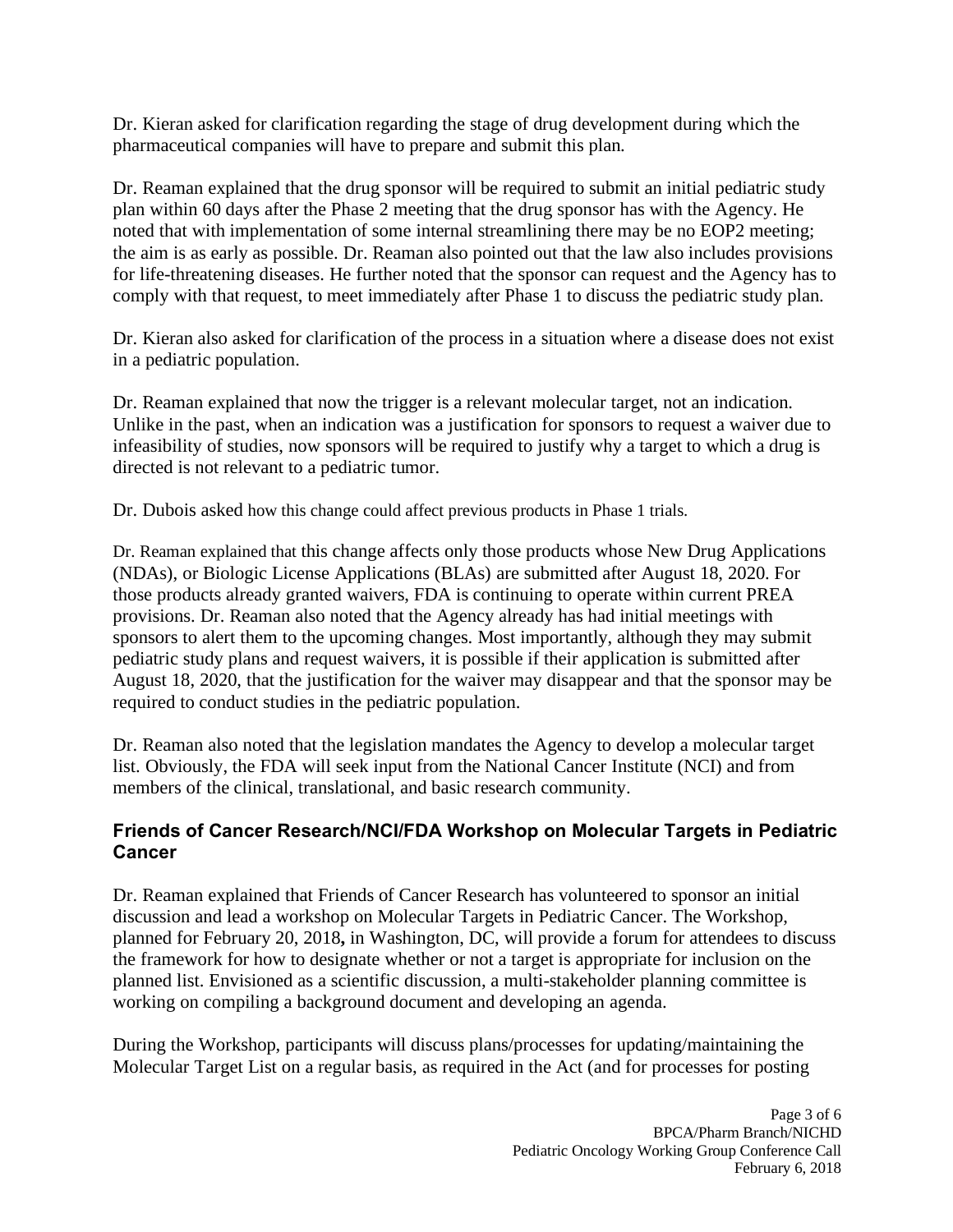changes/additions to the list on the FDA web site). Dr. Reaman suggested other considerations that should be addressed likely with include ultimate implementation of these provisions based on relative numbers of patients, toxicity profiles, potential benefits/risks.

Dr. Reaman noted that many of the call participants may have already received an invitation to the meeting, and that approximately 80 participants have already registered for the Workshop.

# **Public Meeting on Development of a List of Molecular Targets Relevant to Pediatric Cancer**

Dr. Reaman reported that the FDA will conduct an FDARA-mandated open public meeting scheduled for April 19, 2018. Conducted at the FDA's Silver Spring, MD, campus, this meeting will provide an opportunity for participants to review/discuss the list of molecular targets relevant to pediatric cancer. Dr. Reaman explained, as mentioned above, that the preliminary list compiled with the NCI, includes 182 targets related to specific gene abnormalities. The list includes targets related to integral cell molecules, cell-surface antigens; targets related to tumor stroma or immune cells that may be related to infiltrating lymphocytes, or non-specific targets with known molecular mechanisms of action.

During the April meeting, participants are also expected to discuss ways for updating the Molecular Targets List on a regular basis, including procedures involving the transfer process among sponsors and investigators. The agenda also will include discussion regarding methods for better engaging stakeholders at national/international scientific meetings, and holding sessions in concert with ODAC meetings.

Dr. Reaman explained that the April meeting is being held to address industry confusion and concerns resulting in regulatory uncertainty as a result of changes to the mandated changes to PREA language.

# **Pediatric Subcommittee of ODAC Meeting/Open Public meeting on Implementation of FDARA 2017**

Dr. Reaman noted that this meeting is scheduled for June 19–20, 2018, also held at the FDA Silver Spring, MD, campus. He indicated that this meeting will focus on providing an opportunity for participants to offer additional input/advice on the Molecular Targets List, as well as attendees' suggestions on finalizing the regular updating process. Most importantly, participants will be asked to offer their advice on how same in class agents should be prioritized for evaluation in the pediatric population, given that it is impossible to study all inhibitors currently being developed. Finally, the meeting also will seek participants' recommendations for enhancing and expanding collaboration on this subject between FSA and EMA and other international colleagues w/ collaborations.

Dr. Kieran asked if it would be possible for the WG to obtain a copy of the list of 182 agents on the list: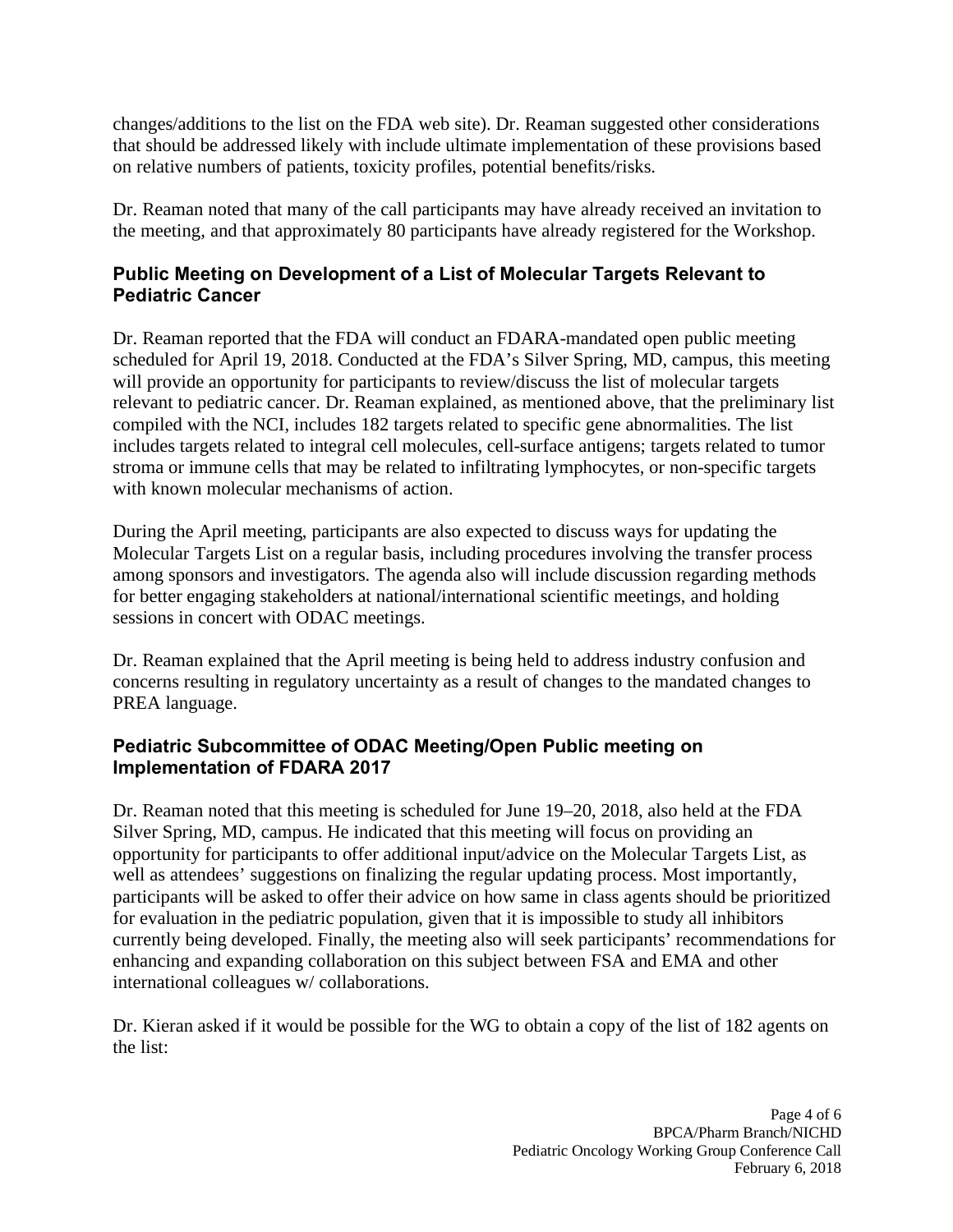Dr. Reaman explained that it likely would be possible to provide the WG with a copy of the list before the public meeting. However, he cautioned that the list is currently very much a work-inprogress, and he would welcome any input from the WG. Dr. Reaman also explained that once there is consensus on the framework, the Agency will move forward in finalizing the initial list, including incorporating WG input. He reiterated that the list will most likely take a diseaseagnostic approach, given that many targets cross histologies. He asked call participants for their comments/questions about the process for developing the list.

Dr. Dubois asked if the list would include molecular phenotypes that may have more than one molecular target within them. Dr. Reaman indicated that such a phenotype would be included. He pointed out that there is no requirement that because a target is on a list of potentially relevant targets, that pediatric studies have to be conducted on that agent. Also, although an agent is not on the list, it does not mean that the Agency could not require pediatric evaluation. Dr. Reaman also pointed out the likelihood that there will not be sufficient information to warrant an informed decision, resulting in a recommendation to defer a decision about whether or not study is warranted.

# **Possible Products for Consideration**

Dr. Reaman mentioned that in addition to 1 day to review and discuss the target list and implementation of FDARA provisions, the June meeting also will include a  $\frac{1}{2}$  day session to discuss products of interest for issuing Written Requests (WRs). He explained that in the past, the Agency sent out invitations to industry sponsors to present and discuss their products as warranting consideration for issuing a WR. He also explained that several sponsors have indicated that these presentations on some of these products would be premature, but that the sponsor would be interested in presenting in the future.

Dr. Reaman then updated WG participants on the status of the following products that were previously discussed as possible presenters at future Pediatric Subcommittee of ODAC meetings:

- CUDC-907 (Curis): in pediatric phase I study; when first contacted, the sponsor indicated at that time that it was premature to present. The sponsor has been contacted again; the Agency is waiting for their response.
- PLX3397 (Plexxikon): not interested.
- ASTX 029 (Astex): sent an invitation, awaiting response from sponsor.
- Curaxin: resend invitation.
- Cemiplimab: do not send invitation at this time.
- Tegavivint: no specific pediatric development plan at this time; not a major player in pediatric oncology. Dr. Dubois suggests that there might be some interest to warrant inviting the sponsor to present; Dr. Weigel concurred.
- Epacadostat (BMS): product could be considered in combination with other agents, but does not have a formal pediatric development plan in place. However, this product may be of some interest. Dr. Weigel indicated that developer has a Pediatric Investigation Plan (PIP) in place, as well as a letter of intent (LOI). She noted that the sponsor is very interested in pediatric development; she thinks the product has potential for wide applicability.